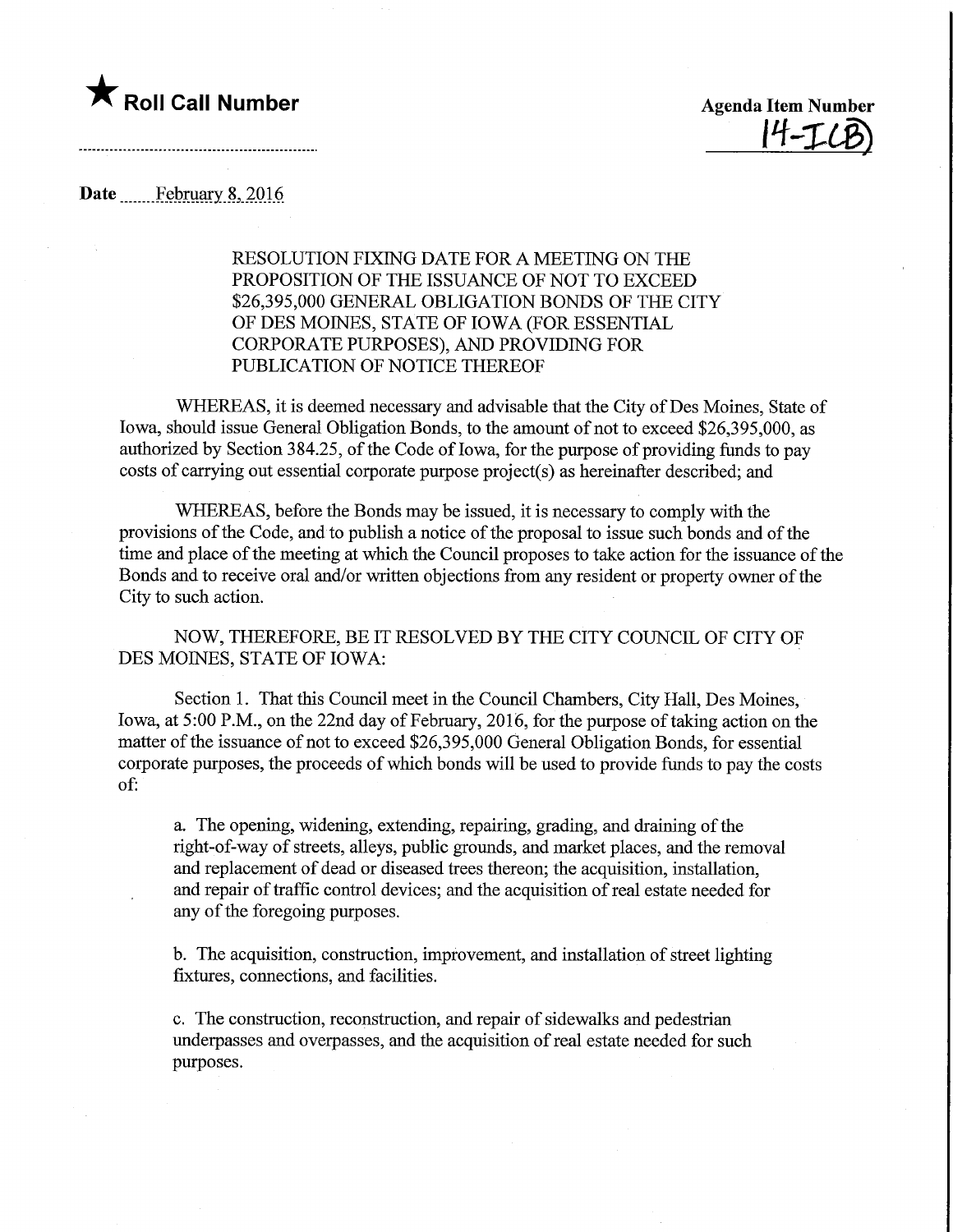### **The Call Number Agent Agenda Item Number** Agenda Item Number

 $I4I$ 

Date February 8, 2016

d. The acquisition, construction, reconstruction, extension, improvement, and equipping of works and facilities useful for the collection, treatment, and disposal of sewage and industrial waste in a sanitary manner, and for the collection and disposal of surface waters and streams.

e. The acquisition, construction, reconstruction, enlargement, improvement, and repair of bridges, culverts, retaining walls, viaducts, underpasses, grade crossing separations, and approaches thereto.

f. The acquisition, construction, reconstruction, and improvement of waterways, and real and personal property, useful for the protection or reclamation of property situated within the corporate limits of cities from floods or high waters, the development and beautification of the banks and other areas adjacent to flood control improvements.

g. The equipping of fire, police, sanitation, street, and civil defense departments and the acquiring, developing, and improving of a geographic computer data base system suitable for automated mapping and facilities management.

h. The acquisition and improvement of real estate for cemeteries, and the construction, reconstruction, and repair of receiving vaults, mausoleums, and other cemetery facilities.

i. The acquisition of ambulances and ambulance equipment.

j. The rehabilitation and improvement of parks already owned, including the removal, replacement and planting of trees in the parks, and facilities, equipment, and improvements commonly found in city parks.

k. The acquisition, construction, reconstruction, improvement, repair, and equipping of waterworks, water mains, and extensions, and real and personal property, useful for providing potable water to residents of a city.

1. The acquisition, restoration, or demolition of abandoned, dilapidated, or dangerous buildings, structures or properties or the abatement of a nuisance.

m. The establishment and funding of programs to provide for or assist in providing for the acquisition, restoration, or demolition of housing, as part of a municipal housing project.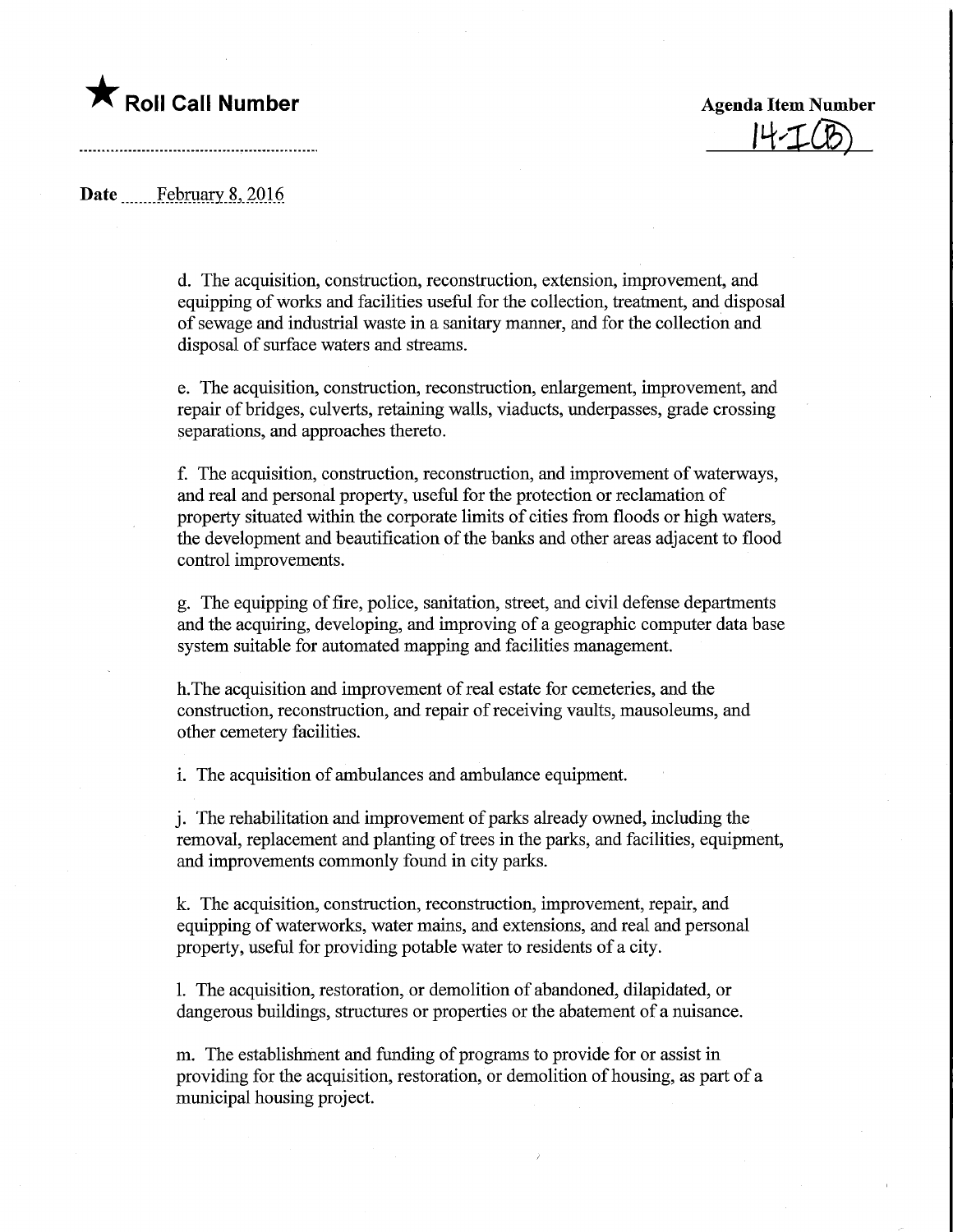## **The Roll Call Number Agents Collection** Agenda Item Number

 $14$ T $(B)$ 

Date ............<u>February 8, 2016</u>

n. The acquisition of peace officer communication equipment and other emergency services communication equipment and systems.

Section 2. To the extent any of the projects or activities described in this resolution may be reasonably construed to be included in more than one classification under Division III of Chapter 384 of the Code of Iowa, the Council hereby elects the "essential corporate purpose" classification and procedure with respect to each such project or activity, pursuant to Section 384.28 of the Code of Iowa.

Section 3. That the Clerk is hereby directed to cause at least one publication to be made of a notice of the meeting, in a legal newspaper, printed wholly in the English language, published at least once weekly, and having general circulation in the City. The publication to be not less than four clear days nor more than twenty days before the date of the public meeting on the issuance of the Bonds.

Section 4. The notice of the proposed action to issue bonds shall be in substantially the following form: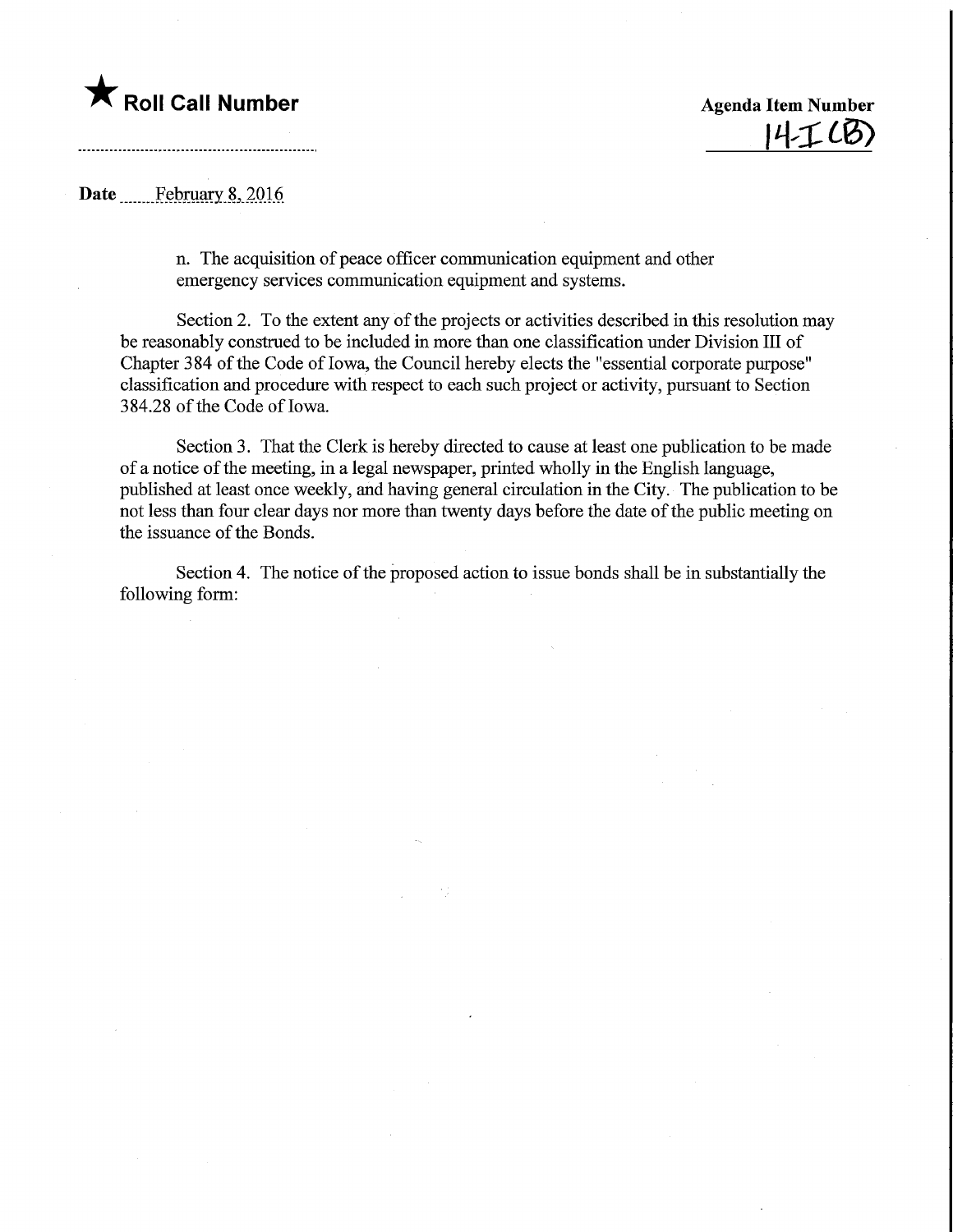### **The Roll Call Number Agents Contained Agents Item Number**

14-ICB)

Date ........ February 8, 2016

#### NOTICE OF MEETING OF THE CITY COUNCIL OF THE CITY OF DES MOINES, STATE OF IOWA, ON THE MATTER OF THE PROPOSED ISSUANCE OF NOT TO EXCEED \$26,395,000 GENERAL OBLIGATION BONDS OF THE CITY (FOR ESSENTIAL CORPORATE PURPOSES), AND THE HEARING ON THE ISSUANCE THEREOF

PUBLIC NOTICE is hereby given that the City Council of the City of Des Moines, State of Iowa, will hold a public hearing on the 22nd day of February, 2016, at 5:00 P.M., in the Council Chambers, City Hall, Des Moines, Iowa, at which meeting the Council proposes to take additional action for the issuance of not to exceed \$26,395,000 General Obligation Bonds, for essential corporate purposes, to provide funds to pay the costs of:

- a. The opening, widening, extending, repairing, grading, and draining of the right-of-way of streets, alleys, public grounds, and market places, and the removal and replacement of dead or diseased trees thereon; the acquisition, installation, and repair of traffic control devices; and the acquisition of real estate needed for any of the foregoing purposes.
- b. The acquisition, construction, improvement, and installation of street lighting fixtures, connections, and facilities.
- c. The construction, reconstruction, and repair of sidewalks and pedestrian underpasses and overpasses, and the acquisition of real estate needed for such purposes.
- d. The acquisition, construction, reconstruction, extension, improvement, and equipping of works and facilities useful for the collection, treatment, and disposal of sewage and industrial waste in a sanitary manner, and for the collection and disposal of surface waters and streams.
- e. The acquisition, construction, reconstruction, enlargement, improvement, and repair of bridges, culverts, retaining walls, viaducts, underpasses, grade crossing separations, and approaches thereto.
- f. The acquisition, construction, reconstruction, and improvement of waterways, and real and personal property, useful for the protection or reclamation of property situated within the corporate limits of cities from floods or high waters, the development and beautification of the banks and other areas adjacent to flood control improvements.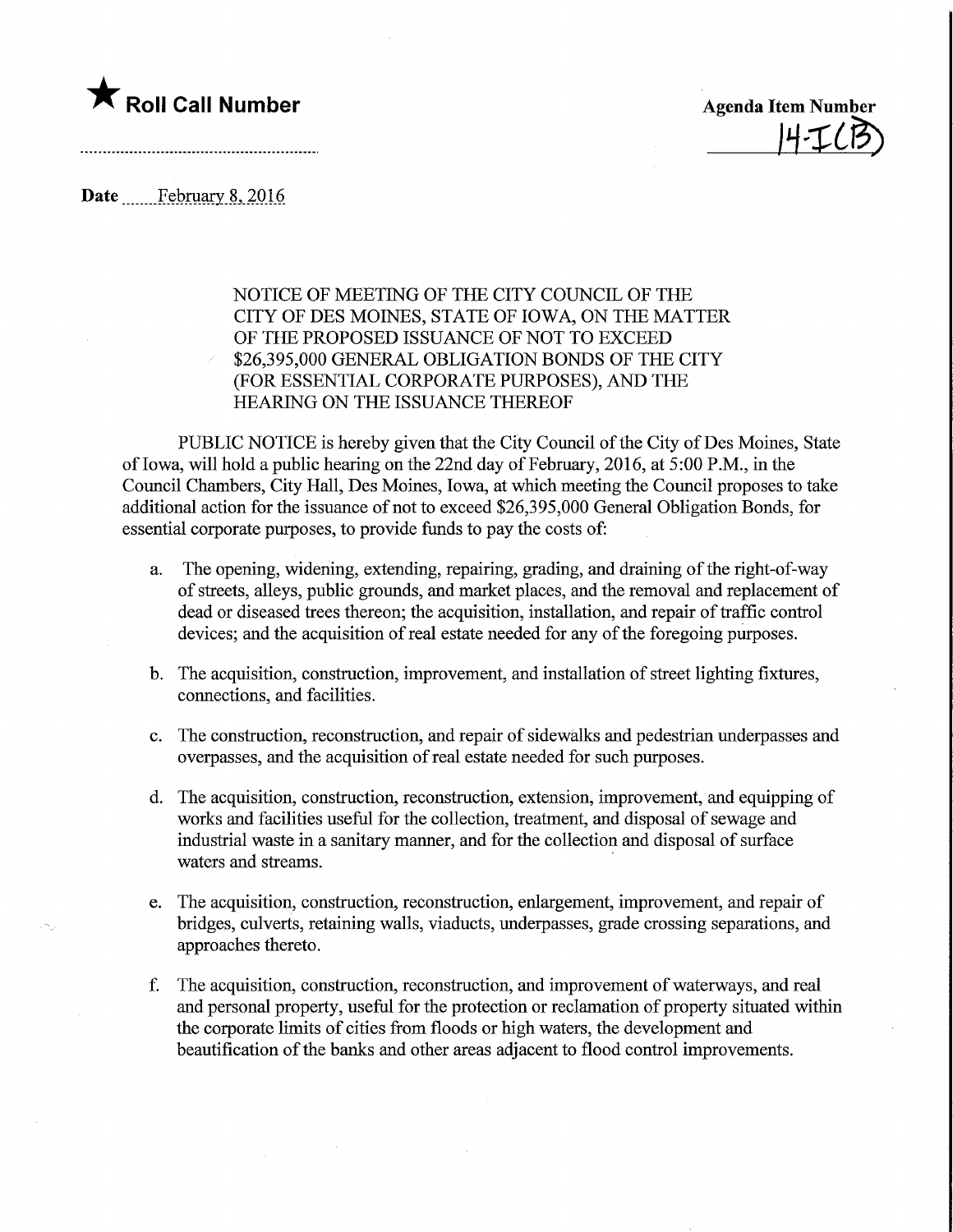# **The Call Number Agents Agents Item Number** Agenda Item Number

 $14E(B)$ 

#### Date ........Febmary.8,.2016

- g. The equipping of fire, police, sanitation, street, and civil defense departments and the acquiring, developing, and improving of a geographic computer data base system suitable for automated mapping and facilities management.
- h. The acquisition and improvement of real estate for cemeteries, and the construction, reconstruction, and repair of receiving vaults, mausoleums, and other cemetery facilities.
- i. The acquisition of ambulances and ambulance equipment.
- j. The rehabilitation and improvement of parks already owned, including the removal, replacement and planting of trees in the parks, and facilities, equipment, and improvements commonly found in city parks.
- k. The acquisition, construction, reconstruction, improvement, repair, and equipping of waterworks, water mains, and extensions, and real and personal property, useful for providing potable water to residents of a city.
- 1. The acquisition, restoration, or demolition of abandoned, dilapidated, or dangerous buildings, structures or properties or the abatement of a nuisance.
- m. The establishment and funding of programs to provide for or assist in providing for the acquisition, restoration, or demolition of housing, as part of a municipal housing project.
- n. The acquisition of peace officer communication equipment and other emergency services communication equipment and systems.

At the above meeting the Council shall receive oral or written objections from any resident or property owner of the City to the above action. After all objections have been received and considered, the Council will at the meeting or at any adjournment thereof, take additional action for the issuance of the Bonds or will abandon the proposal to issue said Bonds.

This notice is given by order of the City Council of the City of Des Moines, State of Iowa, as provided by Section 384.25 of the Code of Iowa.

Dated this  $\frac{8\mu}{\mu}$ day of February . 2016. Diane Rauh City Clerk of Des Moines, Iowa Published in The Des Moines Register on February 1D, 2016. (End of Notice)